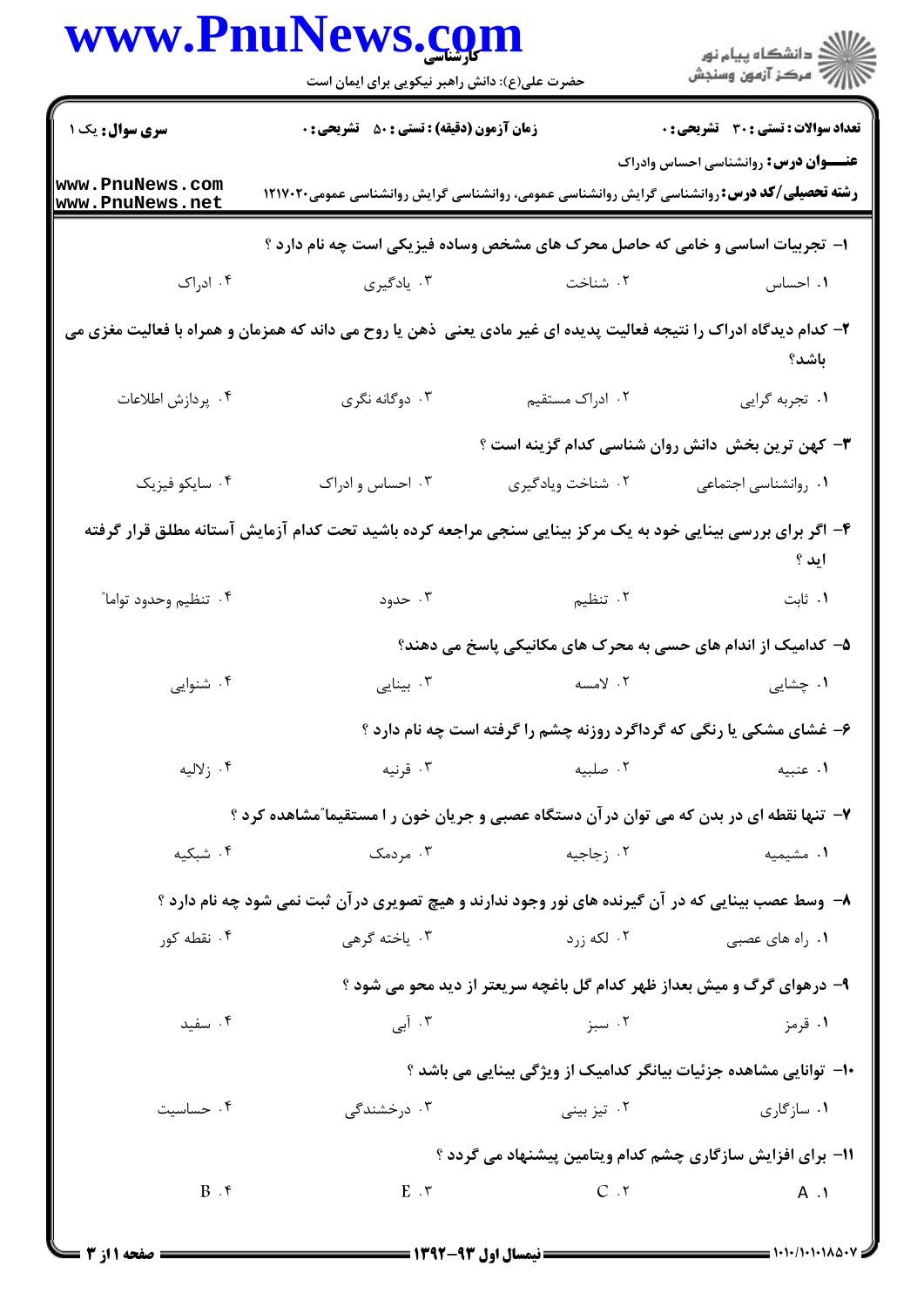|                                                                                                                                                                                                        | www.PnuNews.com<br>حضرت علی(ع): دانش راهبر نیکویی برای ایمان است                                   |                | ِ<br>∭ دانشڪاه پيام نور<br>∭ مرڪز آزمون وسنڊش                                               |  |
|--------------------------------------------------------------------------------------------------------------------------------------------------------------------------------------------------------|----------------------------------------------------------------------------------------------------|----------------|---------------------------------------------------------------------------------------------|--|
|                                                                                                                                                                                                        |                                                                                                    |                |                                                                                             |  |
| <b>سری سوال :</b> ۱ یک                                                                                                                                                                                 | <b>زمان آزمون (دقیقه) : تستی : 50 ٪ تشریحی : 0</b>                                                 |                | <b>تعداد سوالات : تستي : 30 ٪ تشريحي : 0</b><br><b>عنـــوان درس:</b> روانشناسی احساس وادراک |  |
| www.PnuNews.com<br>www.PnuNews.net                                                                                                                                                                     | <b>رشته تحصیلی/کد درس:</b> روانشناسی گرایش روانشناسی عمومی، روانشناسی گرایش روانشناسی عمومی۱۲۱۷۰۲۰ |                |                                                                                             |  |
|                                                                                                                                                                                                        |                                                                                                    |                | ۱۲- کدامیک از موارد زیر جزء ویژگی های صوت <u>نمی</u> باشد ؟                                 |  |
| ۰۴ طنين                                                                                                                                                                                                | ۰۳ شدت                                                                                             | ۰۲ حساسیت      | <b>۰۱</b> بسامد است.                                                                        |  |
|                                                                                                                                                                                                        |                                                                                                    |                | ۱۳– کدام قسمت گوش به حلق راه دارد ؟                                                         |  |
| ۰۴ پرده صماخ                                                                                                                                                                                           | ۰۳ شیپور استاش                                                                                     | ۰۲ مجرای میانی | ۰۱ مجرای دهلیزی                                                                             |  |
|                                                                                                                                                                                                        |                                                                                                    |                | ۱۴– میزان سازگاری در کدامیک از اندام های حسی کمتر است؟                                      |  |
| ۰۴ پوستی                                                                                                                                                                                               | ۰۳ بویایی                                                                                          | ۰۲ بینایی      | ۰۱ شنوایی                                                                                   |  |
|                                                                                                                                                                                                        | 1۵– قدرت تفکیک مشخصات فضایی لمسی در کدام قسمت بسیار تکامل یافته است؟                               |                |                                                                                             |  |
| ۰۴ لب                                                                                                                                                                                                  | ۰۳ شکم<br>۲. پا                                                                                    |                | ۰۱ قرنیه چشم                                                                                |  |
|                                                                                                                                                                                                        | ۱۶- اسید هایی چون سرکه و آب لیمو کدام دسته از مزه های اصلی را ایجاد می کنند؟                       |                |                                                                                             |  |
| ۰۴ تلخي                                                                                                                                                                                                | ۰۳ شیرینی<br>۰۲ شوری                                                                               |                | ۰۱ ترشی                                                                                     |  |
|                                                                                                                                                                                                        |                                                                                                    |                | ۱۷– حساس ترین نقاط دهان نسبت به شیرینی کدام قسمت است ؟                                      |  |
| ۰۴ اطراف زبان                                                                                                                                                                                          | ۰۳ نوک زبان                                                                                        |                | ۰۱ انتهای زبان مستقف دهان استفادهان                                                         |  |
|                                                                                                                                                                                                        |                                                                                                    |                | ۱۸– گیرنده های بویایی در کدامیک از موجودات بیشتر است ؟                                      |  |
| ۰۴ آبزیان                                                                                                                                                                                              | ۰۳ پرندگان                                                                                         | ۰۲ سگ          | ۰۱ انسان                                                                                    |  |
|                                                                                                                                                                                                        | ۱۹- چشایی باکدامیک از اندام های حسی ارتباط بیشتری دارد و بدون آن کارآیی لازم را ندارد ؟            |                |                                                                                             |  |
| ۰۴ شنوایی                                                                                                                                                                                              | ۰۳ بويايي                                                                                          | ۰۲ لامسه       | ٠١. بينايي                                                                                  |  |
| ۲۰- وقتی چیزی به وسیله چیز دیگر پوشیده می شود و جلوی دیده شدن آن را می گیرد ، شی ای که قسمتی ازآن پوشیده<br>شده است دور تر به نظر می رسد این مطلب بیانگر کدامیک ازنشانه های تصویری ادارک عمق می باشد ؟ |                                                                                                    |                |                                                                                             |  |
| ۰۴ فرانهادگی                                                                                                                                                                                           | ۰۳ نمای خطی                                                                                        | ۰۲ نمای جوی    | ٠١ سايه                                                                                     |  |
|                                                                                                                                                                                                        | <b>۲۱</b> - چه زمانی تفاوت دو تصویر ایجاد شده در دو چشم با یکدیگر بیشتر است ؟                      |                |                                                                                             |  |
|                                                                                                                                                                                                        | ۰۲ هرچه فاصله شی با مانزدیکتر باشد                                                                 |                | ۰۱ هرچه فاصله شی از ما کمتر باشد                                                            |  |
|                                                                                                                                                                                                        | ۰۴ شی درموازات هر دوچشم باشد                                                                       |                | ۰۳ فاصله شی به یک چشم نزدیکتر از چشم دیگر باشد                                              |  |
|                                                                                                                                                                                                        | ۲۲- مکانی در تصویر ایجاد شده در شبکیه که رنگ یا درخشندگی آن به شدت تغییر کرده است ؟                |                |                                                                                             |  |
| ۰۴ اندازه                                                                                                                                                                                              | ۰۳ فاصله                                                                                           | ۰۲ کناره       | ۰۱ نقش                                                                                      |  |
|                                                                                                                                                                                                        |                                                                                                    |                |                                                                                             |  |